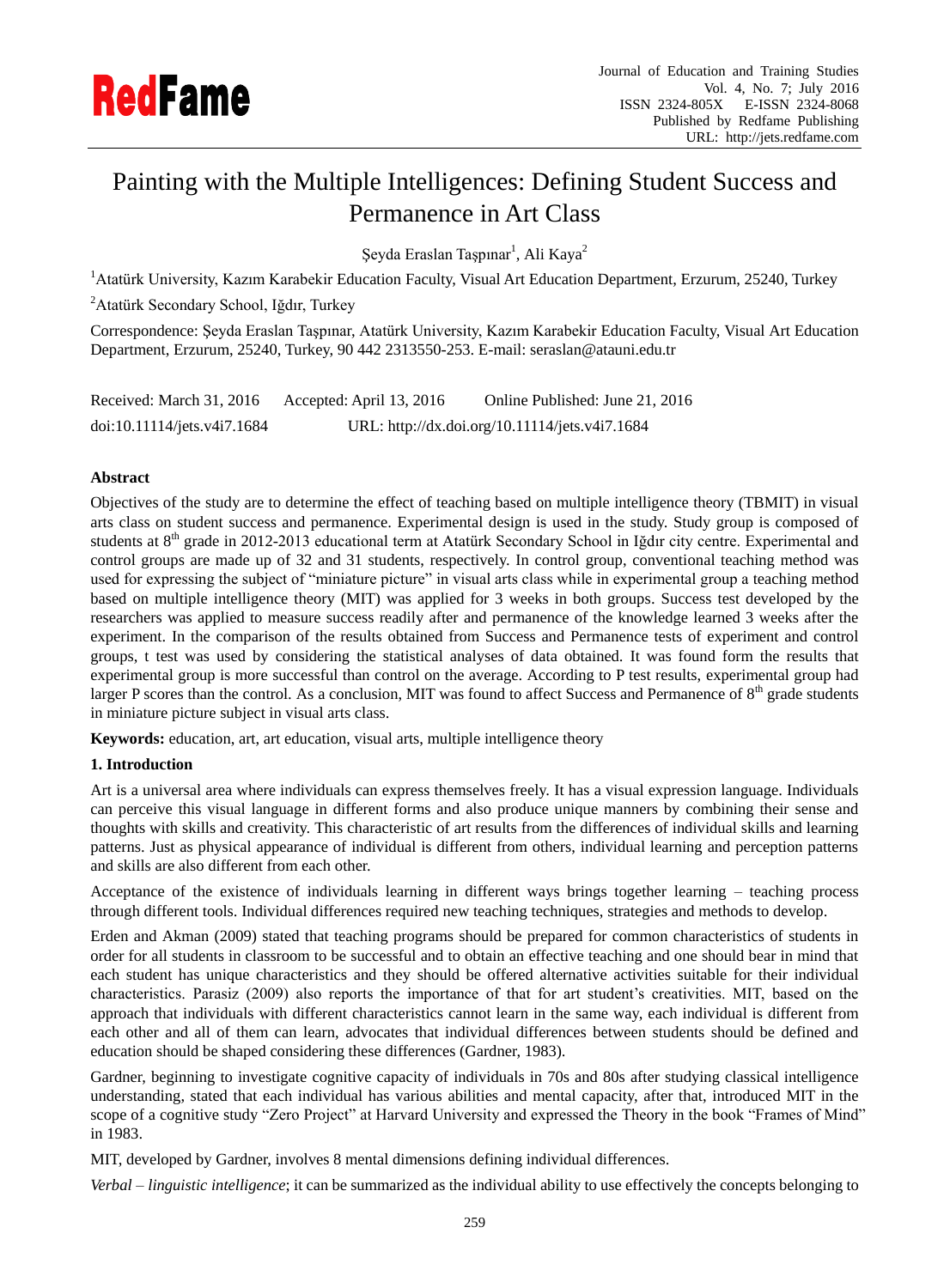language. The most apparent characteristics of the individuals having such kind of intelligence are that they can exhibit better speaking, listening, reading and writing skills and effective communication and learning approaches.

*Logical – Mathematical intelligence*; This mental area can enable individual to use actively the skills such as guessing, thinking imaginary, setting cause – effect relation, comprehending complex relations, analysing, foreseeing and criticising.

*Visual – spatial intelligence;* it is the ability of individuals to perceive visually the world around them. Individuals with developed visual – spatial intelligence can rapidly recognise and remind the figures, forms, shapes, symbols, visual publications and colours around them.

Bodily – kinaesthetic intelligence; individuals with such intelligence are capable of using their bodies to express their senses and thoughts and they can reveal easily their feelings through movements, gestures and mimics.

*Musical – rhythmic intelligence;* the most important characteristics of this intelligence type is that individuals can think, comment and communicate musically.

*Social Intelligence;* Individuals with developed social intelligence have also advanced communicative skills. They can easily understand feelings, thoughts and manners of individuals around them while they are transferring their own feelings and opinions to others.

*Intrapersonal Intelligence;* It is the most used intelligence area in daily life. It is the ability of individuals to be conscious about their own limits by knowing themselves and direct their movements depending on this knowledge.

*Naturalist Intelligence;* this type of intelligence is developed among those knowing the characteristics and living conditions of all animals in the nature.

One or more intelligence types can be seen in individuals. Whatever the intelligence types, each individual has absolutely weak or strong aspects. In education and teaching media, only the use of some of such intelligence types may cause unfavourable effects for the students with different intelligence properties. Such students may either achieve learning for longer periods by discovering their own abilities late or not achieve learning activities by not discovering them. In a study (Yavuz 2002), it was stated that when a student with developed visual spatial intelligence is given chance to draw figures and paint pictures of the problem he/she reads or when pictures rather than numbers are placed, the attitude of the same student towards mathematic which he/she finds difficult begins to change and his/her success may increase.

According to MIT, the objective of education is not only to increase academic success of students, but also to discover multi intelligence potentials in students and develop them. MIT attracts attention to individual differences and foresees a change from teacher centred understanding to student centred one (Saban, 2001). According to Armstrong (1994), the best way to use MIT in developing program is to think about the adjustment of the subject to be taught from one intelligence type to another. In other words, the main problem is how to set up the ties between linguistic symbol system and visual, musical, bodily, logical, social and internal intelligences.

MIT is a method advocating bringing different approaches to differences and focusing on what individuals can do rather that what actually they do. In addition, it defends that an education type designed for different thinking patterns of individuals can result in effective outcomes on all individuals. One of the areas this understanding affect the most is visual arts education. One of the most important findings of this theory for visual arts education is that artistic learning is also a cognitive activity. Gardner stated based on his own results that artistic learning is absolutely a cognitive activity (Zessoules et al., 1993) since students acquire several cognitive, emotional and psychomotor skills. According to Eraslan Taspinar and Pazarlioglu Bingol (2014), students use several skills simultaneously like analysing real objects, gaining and advocating opinions, comparison, inferring, regulation, networking, evaluation of claims and problem solving" when they are working on paintings or  $3 - D$  images. These skills students acquire may vary depending on their individual differences.

Differences between students can be apparent in visual arts classes. Some students may be more talented and benefit from their visual perceptions more than others. Students with different intelligence types may have different visual perceptions. Students with different intelligence types such as linguistic, mathematical, spatial, kinaesthetic and bodily intelligence are thought to express themselves better when carrying out 3-D works and paintings in educational processes compatible with their intelligence types. It is expected that MIT of Gardner will increase students' success in visual arts class and contribute positively to the permanence of knowledge students learned.

#### *1.1 Objective of the Study and Research Questions*

Objective of the present study is to determine the effect of MIT based teaching on students' success and permanence of knowledge they learned in visual arts. In convenience with this basic objective, the questions related to sub-objectives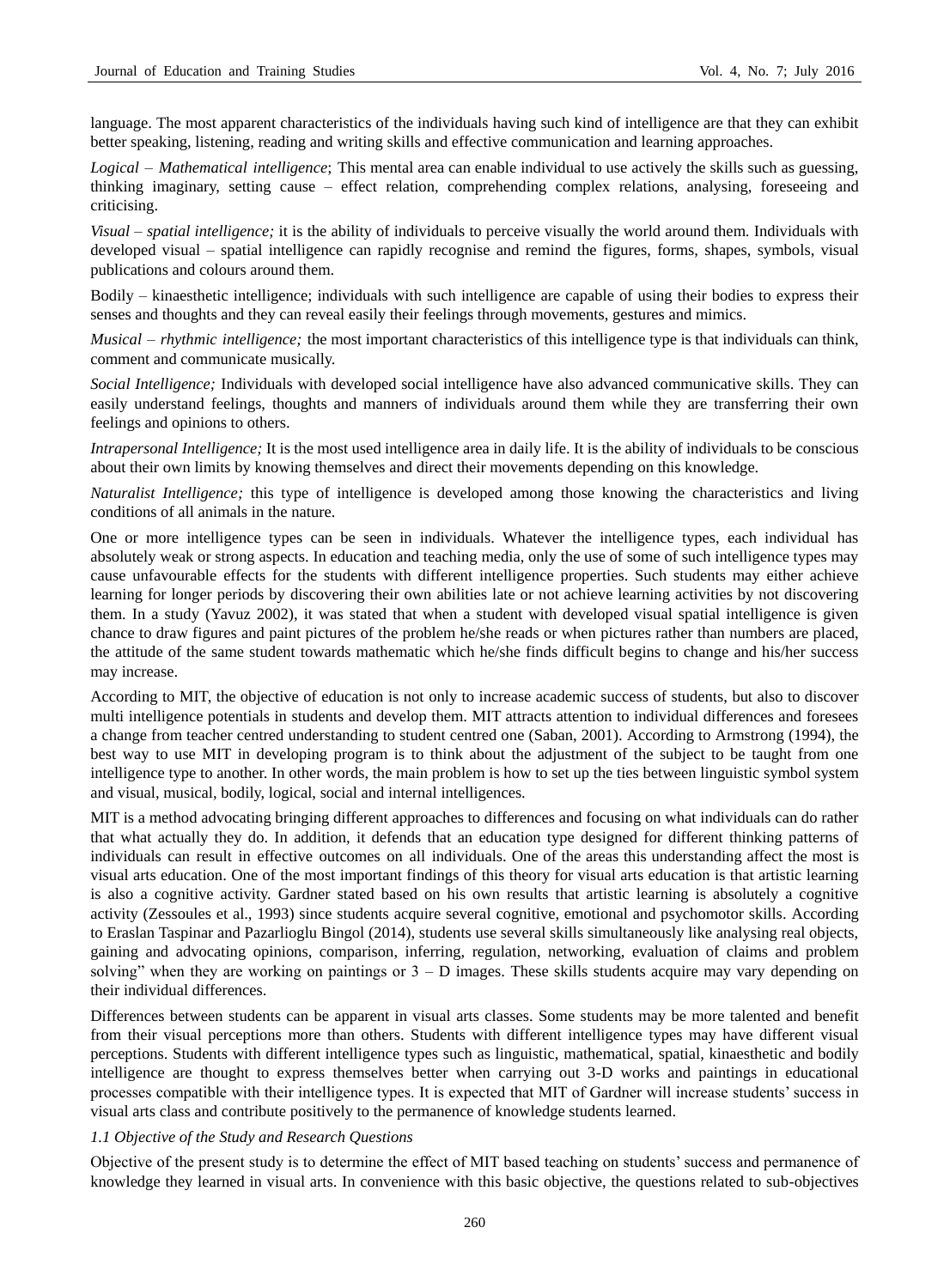given below tried to be answered.

In the flow of the subject of miniature in the scope of visual arts at  $8<sup>th</sup>$  grade,

**Research Question 1.** Is there any statistically significant difference between the success scores the control and experimental students exposed to MIT based and classical teaching respectively got in success test?

**Research Question 2.** Is there any statistically significant difference between the permanence scores the control and experimental students exposed to MIT based and classical teaching respectively got in success test?

## **2. Method**

## *2.1 Research Model*

Experimental design was used in the study to determine the effect of MIT based teaching on students' attitude towards the school subject  $8<sup>th</sup>$  grade visual art. Control and experimental groups were assigned unbiasedly and measurements were performed before and after the experiment in both groups (Karasar, 2008).

In experimental group, MIT based class activities were performed for three weeks over totally two hours a week (40+40 minutes) while in control group classical teaching method was applied for the same time period. Success test applied at the end of the teaching activities to determine the success of the students was reapplied three weeks later this time to test permanence of the knowledge they learned.

# *2.2 Study Group*

Study group is composed of the students at 8<sup>th</sup> grade at Classroom A and B at Iğdir Ataturk Secondary School in 2012-2013 educational term. Control and experimental students were determined in unbiased assignment and class A was chosen to be control (31 students 49.20%) and B was experimental group (32 students 50.79%). The number of female students was 16 (50%) and 15 (48.38%) in experimental and control groups, respectively.

# *2.3 Data Collection Tools*

Data were collected using MI Inventory and success test.

*MI Inventory:* An adjusted MI inventory was used in the study, which was developed by Gardner based on MIT and improved by Harms including nature intelligence. The inventory, translated into Turkish by Oral (2001) was adjusted by Kanat (2008) to secondary school level. The inventory involved totally 10 items for each intelligence field overall 80 items. Each item was scored with points between 1 and 5. Therefore, participants could get maximum 50 points from each intelligence field. Consistency coefficient of the inventory was 0.834 for Cronbach Alpha.

*Success test:* This test was developed by the researchers to determine the success of students and permanence of their knowledge in visual art class at  $8<sup>th</sup>$  grade. Totally 20 multiple – choice trial questions were prepared and submitted to expert view. A table of specification was used to provide content validity. A pilot study was conducted in Mehmet Akif Ersoy Secondary School in Iğdır city centre to determine the confidence of the test before the application. Answer sheets obtained from the pilot application were exposed to treatment using test development techniques. According to the technique, each question of the test was given 1 point if answered correctly, 0 if blank, answered wrongly or multi chosen. The test included totally 19 questions in its final version by excluding the distinguishing ones with the score under 0.30. From the confidence analysis results, KR 20 confidence coefficient was found to be 0.84. from this point of view, it may be stated that the test including 19 questions is highly confident.

This test was applied to experimental and control groups at the end of the process as success test and reapplied three weeks after the first one to determine the permanence level of the knowledge the students learned.

## *2.4 Application and Process*

*Introduction and preparatory week:* Students in experimental group and researchers were introduced to each other. Students were informed about the subject, objectives and technique of the study to be conducted. By answering students' questions MI inventory and student identification form were used. By giving information about the class activity the next day students were asked to search for miniature as a subject and the lesson finished.

*First week:* Students were categorised into intelligence groups according to the results obtained from MI inventory. Students were given their works according to their groups and work plans were prepared. According to this plan following items were determined.

Verbal intelligence: students with this type of intelligence field were asked to write story about the event in miniature sample.

Mathematical–logical intelligence: Students were asked whether geometric forms were used in the miniature sample, what the symmetry is, whether the symmetry was used on the sample, if yes how it was used. Technique of the study to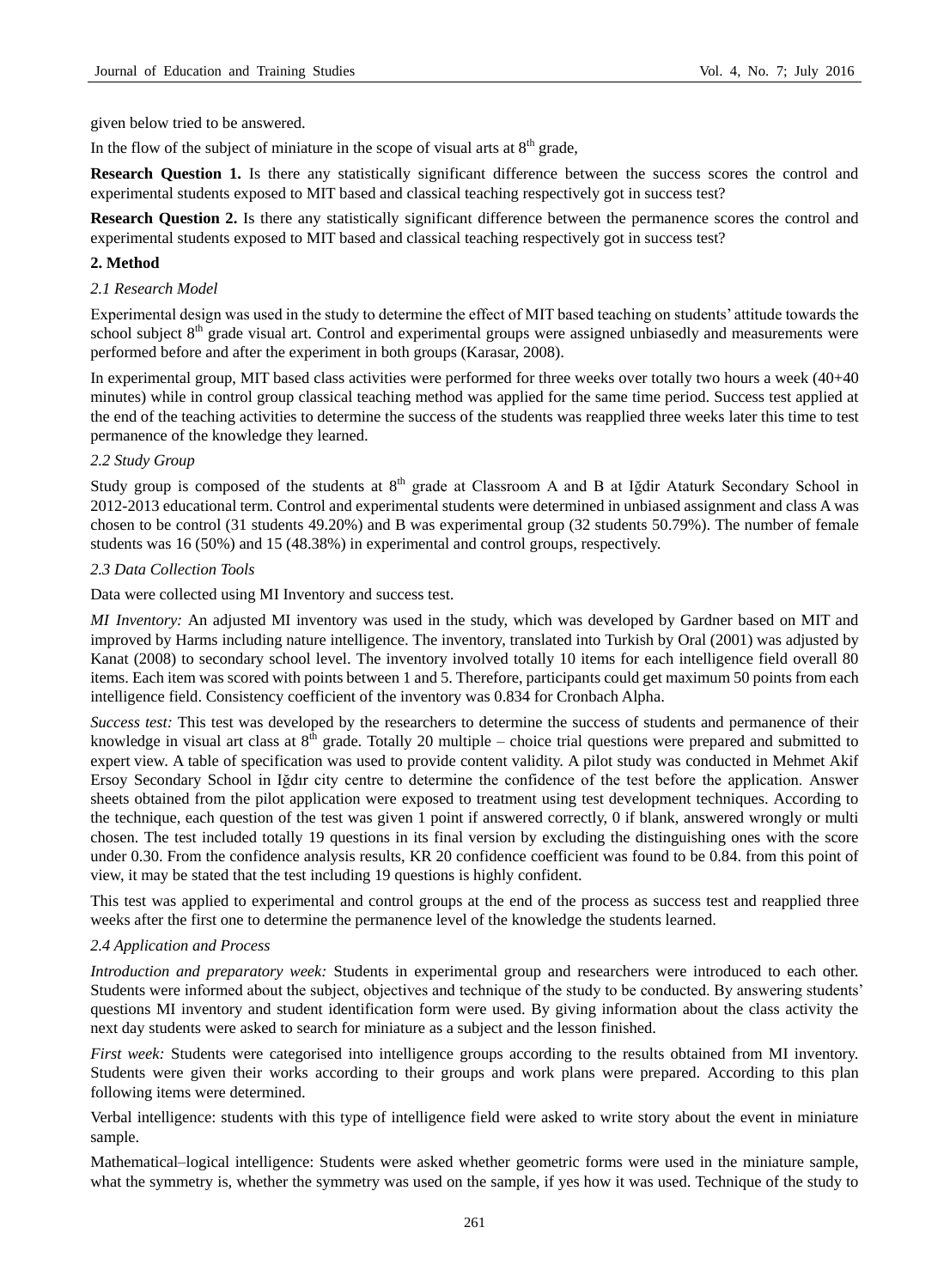be conducted was expressed and the students were asked to compare miniature art and today's painting art in a deductive manner.

Visual–spatial intelligence: the subject was expressed on the miniature examples shown to students and following questions were used in class.

- Which art form does the work you are examining belong to? (picture, sculpture, ceramic)
- What can you see in the picture?
- What is happening in it?
- What type of tissue is there on the picture?
- How are the colours designed?
- Are light colours used mostly?
- Which lines do you see?
- Are some of the objects in front or some are back?
- Are there any repetitive figures?
- Are the objects (or people) you see in the picture in their real sizes?
- What attracted your attention the most at your first sight?
- What techniques may the artist have used while painting this picture?
- What does this picture tell in your opinion?
- What do the colours in here make you feel?
- What do you feel when you touch it?
- What kind of voice do you hear?
- Do you think this picture is beautiful? Why?

Bodily – kinaesthetic intelligence: Students with verbal intelligence area were asked to play the story they wrote for the event told in the sample miniature picture and the role plays were video recorded.

Musical and rhythmic intelligence: students were asked to write song words related to sample miniature work.

Social intelligence: in order to set up the communication between students, buzz groups were formed (buzz 66) and 6 students were given opportunities to discuss about the miniature picture for 6 minutes.

Intrapersonal intelligence: students with this intelligence type were asked to write diary about the subject taught in visual arts subject.

Naturalist intelligence: students were asked to write the name of the objects used in the miniature given to them.

*Second week:* Students divided into groups according to their intelligence fields were shown a presentation prepared by researchers. Students with verbal intelligence presented the story they were asked to write about the event in the sample miniature picture to the classroom and the presentations were video recorded. Students with musical and rhythmic intelligence field read the song words they wrote about the sample miniature work in the classroom and their presentation was recorded.

*Third week:* Success test prepared by the researchers was applied to measure the students' success.

Permanence test was applied three weeks after the success test in order to determine the permanence of students' knowledge.

## *2.5 Data Analysis*

Statistical analysis of data was performed through SPSS 17 software package and t test was used to compare the success and permanence of experimental and control groups.

## **3. Results and Discussion**

## *3.1 Research Question 1*

Table 1 represents the presence of the difference between experimental and control groups in success scores of students taught miniature pictures using techniques based on MIT and classical methods, respectively.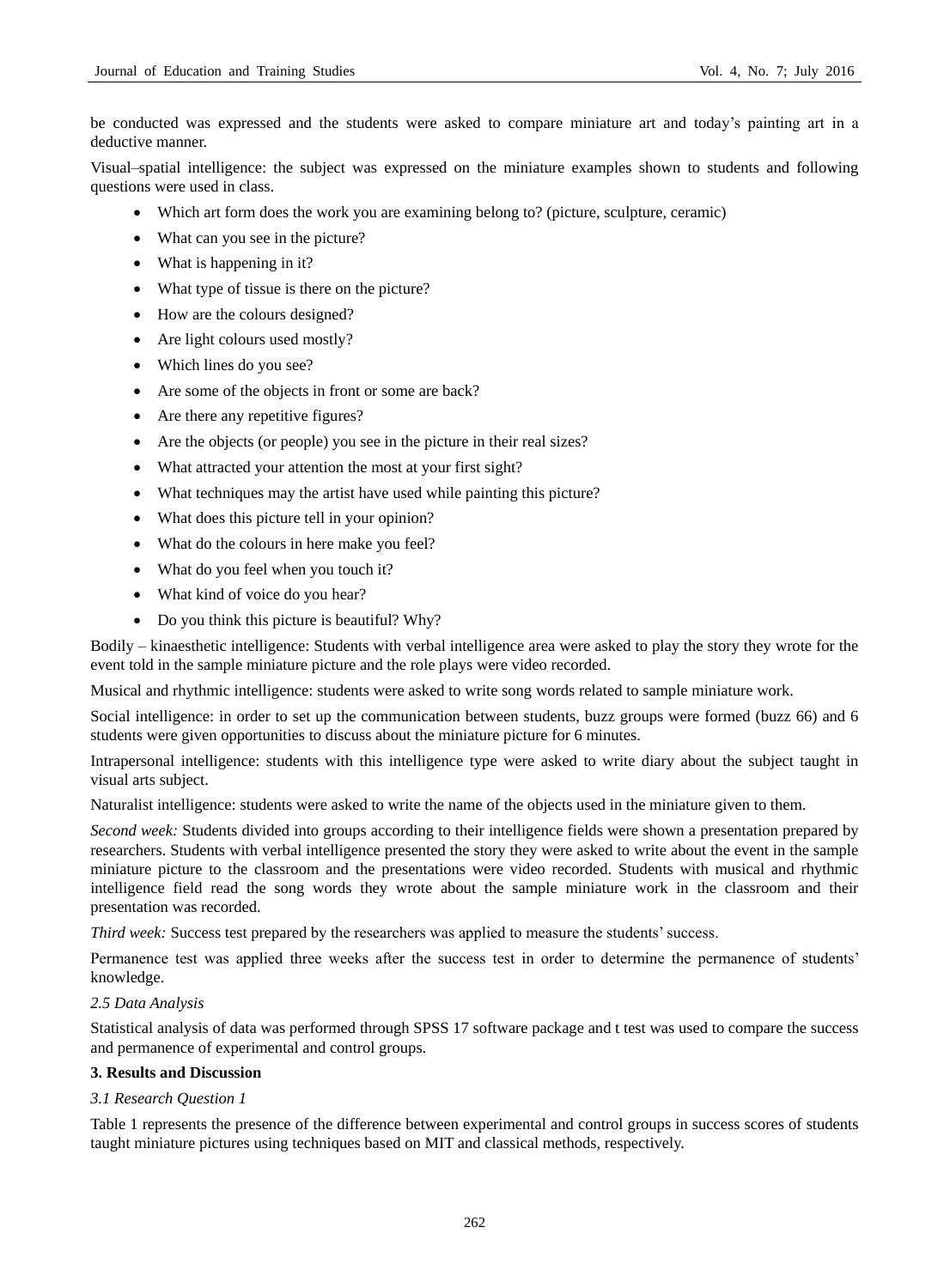Table 1. Success test scores of experiment and control groups

| Groups     |               |       | ັບ.  | Sa. |      |
|------------|---------------|-------|------|-----|------|
| Experiment | $\sim$<br>ے ر | 15,96 | 2,64 | ,40 | 9,12 |
| Control    |               | 10.09 | 2.45 | 44  |      |

It is seen from Table 1 that mean success scores of experimental and control groups are  $X = 15.96$  and  $X = 10.09$ , respectively. The difference between two groups is statistically significant (t=9,12; P<0.05). The difference is on behalf of experimental group and MIT has positive effects on the increase of success scores.

Such findings are in convenience with the results of other studies investigating the positive effects of teaching techniques based on MIT.

In a study (Ayaydin 2005), where MIT based techniques were compared with those classical ones, it was stated that in painting class at primary school, the use of MIT activities increased the success of students and the difference between the success scores of control and experiment groups in which classical and MIT based teaching techniques were applied was found to be statistically significant.

Hanley, et al. (2002) studied the effects of the use of MIT in social works on student interest and success and according to their results the application of MIT in social works increased the success and interest of students.

Vural (2005) stated that each intelligence has its unique education and learning tools and techniques. In the formation and enrichment of education and teaching programs multiple intelligence types may also have unique techniques. With the use of MT in teaching media in classes, right and left lobes of brain may be activated and its use percentage may be increased. When brain works actively, high skills of thinking will develop, dream power will increase and learning activity occurs more frequently. Vural (2005) also stated that when 8 different learning ways are used effectively learning rate increases significantly to reach maximum. Media where different learning methods are offered and pleasant and exciting learning experiences are provided are undoubtedly the most productively and developing environments for students' education and learning.

Bacanlı (2005) reported that performing an education suitable for intelligence types of students can increase their success. In reverse words, some students have difficulties in learning in the absence of the teaching activities liable for their own intelligence types. Therefore, what is expected from teacher to plan and implement educational activities for all students in the classroom.

#### *3.2 Research Question 2*

Table 2 represents the presence of difference between experimental and control groups in permanence of knowledge among students taught miniature pictures using techniques based on MIT and classical methods, respectively.

| Groups     |               |       | ມ.    | SQ. |       |
|------------|---------------|-------|-------|-----|-------|
| Experiment | $\sim$<br>ىدر | 15,87 | 2,19  | ,38 |       |
|            |               |       |       |     | 12,79 |
| Control    |               | 8.54  | ر د ک | 44  |       |

Table 2. Results of permanence test in experimental and control groups

It can be seen when the table is considered that mean permanence score of the students in experimental and control groups is  $X = 15.87$  and  $X = 8.54$ , respectively. It was determined according to the results obtained that the difference between experimental and control group is statistically significant ( $t=12.79$ ; P<0.05).

It can be stated that knowledge students learned is more permanent among those in experimental group than the control.

It was reported in a study (Kilic Demirkaya 2006) that MIT based teaching affected positively the success and permanence of  $6<sup>th</sup>$  grade students in music classes compared to control group applied a teaching method based on a conventional method. Results of the present study are in convenience with the mentioned study.

It was also found in another study (Guler Karadeniz 2006) that in English class MIT based teaching affected positively the success and permanence among  $9<sup>th</sup>$  grade students at Anatolian High school.

According to findings, teaching based on MIT was found to affect positively the permanence of knowledge the students.

#### **4. Conclusion and Suggestions**

#### *4.1 Conclusion*

In the present study, effects of MIT on S and P scores of students at  $8<sup>th</sup>$  Grade for miniature picture subject in visual arts